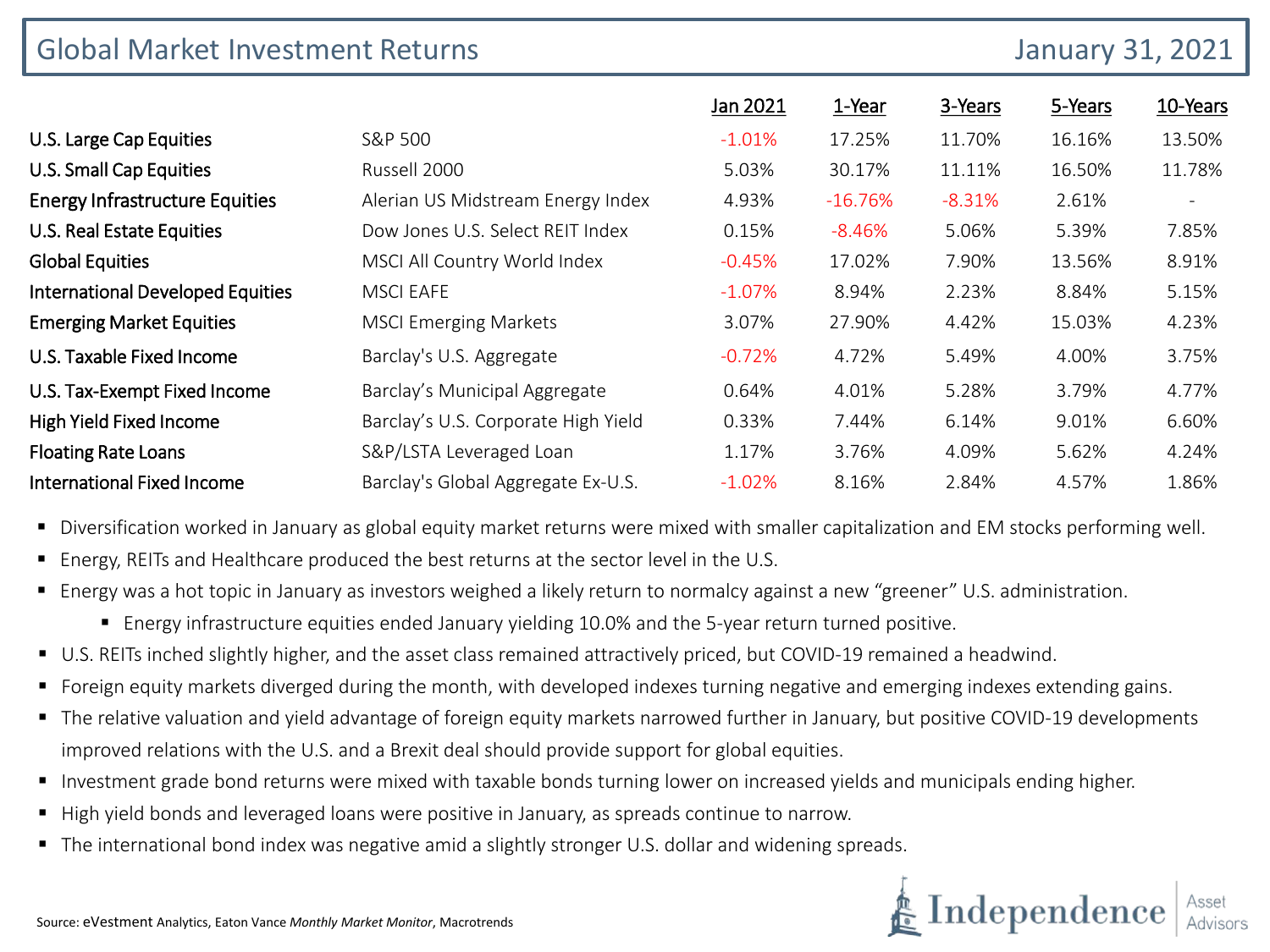### Economic Update

- The U.S. dollar gained 0.2% against the Canadian dollar in January.
- The Canadian economy expanded by 0.7% in November after increasing 0.4% in October.
- The November expansion marks the seventh consecutive monthly gain following the largest contraction on record in March/April.
- According to Statistics Canada, the country's GDP remains 3% below the pre-pandemic levels recorded in February 2020.
- However, both services- and goods-producing industries recorded gains in November– a good sign.
- Additionally, 14 of the 20 reporting sectors posted increases in November.



**@ 1.27783 (1/31/2021)**

Information [http://www.bankofcanada.ca](http://www.bankofcanada.ca/)

Independence

Interest Rate 0.3%

\*Total CPI Inflation

Sources: xe.com, Statistics Canada, bankofcanada.com

 $1$  Organization for Economic Co-operation and Development

1-Year 1.3222-1.2778 -3.4%

3-Years 1.2294-1.2778 +3.9%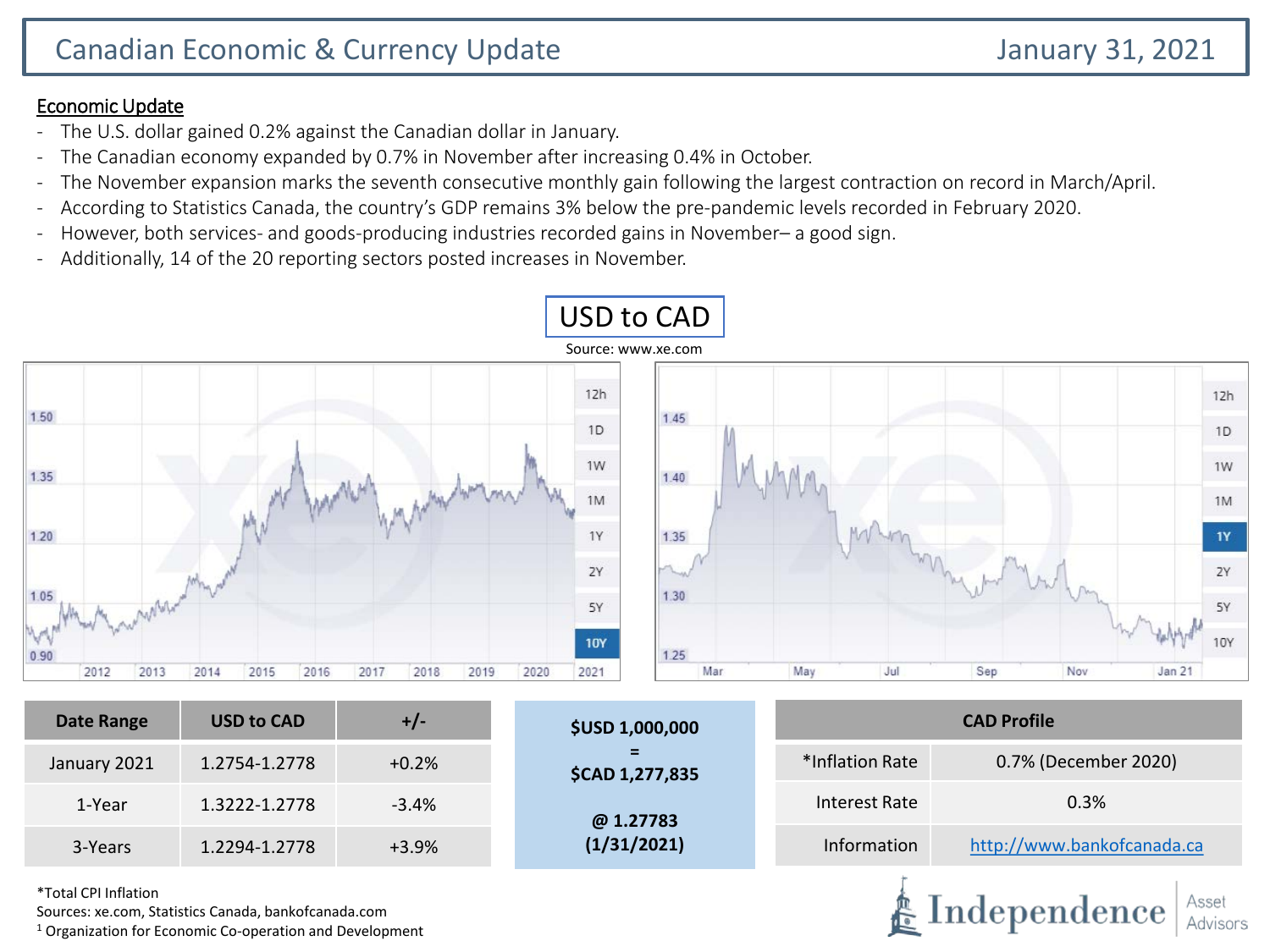# Copper Price History & Outlook January 31, 2021

The larger chart below shows the historical daily COMEX copper price, which is displayed in U.S. dollars per pound. The chart provides 20 years of price history as well as past recessions. The chart embedded in the bottom right-hand corner provides a zoomed-in image of the 2020 calendar year copper price movement.

The price of copper as of January  $31<sup>st</sup>$  was \$3.55 per pound. Over the past 12 months, the price of copper has increased \$1.00, or 40%.



### Copper Price Outlook

Copper prices are poised to rise in 2021 in anticipation of a global economic expansion. There has been a strong correlation between copper prices and the S&P 500 Index over the past decade, and as investment managers begin unveiling their updated capital market assumptions, consensus suggests global equity markets are likely to move higher this year. In addition, the new "green" U.S. presidential administration has already taken steps to encourage the reduction of greenhouse gas emissions by supporting the development of renewable energy infrastructure projects. According to S&P Global, London, "Of all the metals used in generation, transmission, storage, and consumption, copper remains the common denominator. Electricity generation, transmission infrastructure, energy storage, and consumption all require copper. We now expect copper prices to average \$3.50/lb in 2021, an approximate 17% increase on our previous forecast of \$3.00/lb." The outlet summarizes their copper price outlook by stating that "A rise in the price of copper is likely to continue in 2021 on low inventories and a bullish demand narrative, though at a slower place."

Independence